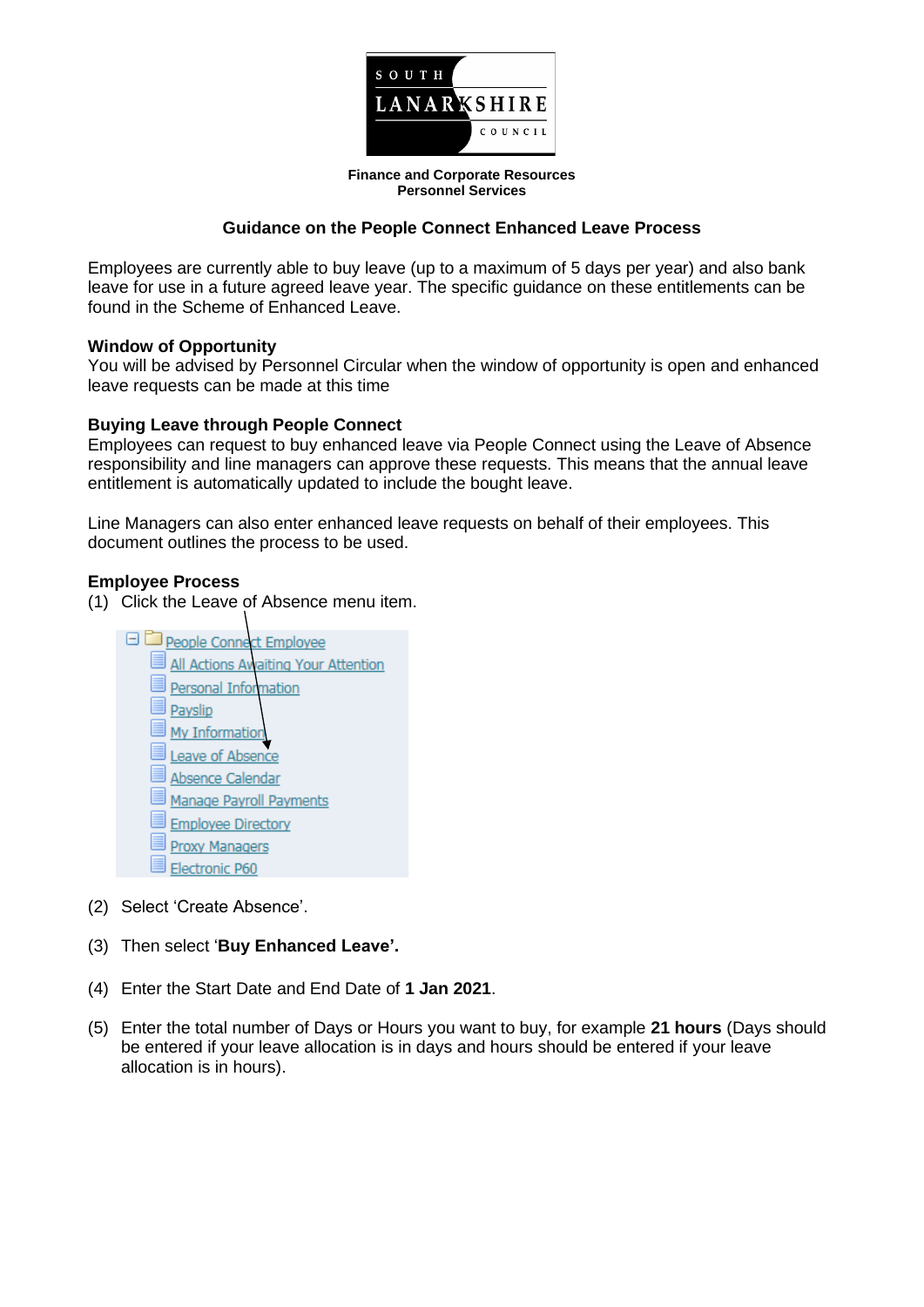# **Example 1 - Buying 5 days leave**

The following screenshot shows a request to buy 5 days enhanced leave for an employee who works the same hours each day, 5 days per week and has their leave calculated in Days.

| Absence Status Confirmed<br>* Absence Type<br>Absence Category | Vacation<br>$\checkmark$    | Buy Enhanced Leave (Days) 2021 $\triangledown$ |                           |                                                                                        |  |  |
|----------------------------------------------------------------|-----------------------------|------------------------------------------------|---------------------------|----------------------------------------------------------------------------------------|--|--|
| Absence Reason                                                 |                             |                                                |                           |                                                                                        |  |  |
|                                                                |                             |                                                |                           | NB The Absence Reason field should be left blank when the Absence Type is Annual Leave |  |  |
| Duration                                                       | * Start Date                | $ 01 - Jan - 2021 $                            | <b>Start Time</b><br>E    |                                                                                        |  |  |
|                                                                |                             | (example: 16-Sep-2020)                         |                           | HH:MM (12:00-11:59)                                                                    |  |  |
|                                                                | <b>End Date</b>             | $ 01 - Jan - 2021 $                            | End Time<br>扁             |                                                                                        |  |  |
|                                                                | TIP Start Date is required. |                                                |                           |                                                                                        |  |  |
|                                                                | <b>Days</b>                 | <b>Hours</b>                                   |                           |                                                                                        |  |  |
|                                                                | Total                       | 5                                              | <b>Calculate Duration</b> |                                                                                        |  |  |

#### **Manager approval process**

- (1) Line managers receive enhanced leave requests in exactly the same manner as ordinary annual leave requests and the process to approve or reject these requests is performed in the same manner.
- (2) Line managers can also enter the request on the employees behalf in the same way as they can for any other leave types. After selecting the correct employee from the list under Leave of Absence they should follow the same process as the employee, outlined in the previous section.
- (3) If the request is approved, then the employee's leave balance for the year in question will be automatically updated with the enhanced leave by the system and no manual adjustments will be necessary. If the employee has a Plan 0 or Plan 0 Hourly leave plan then you will still be required to enter their basic entitlement for the year as normal but the adjustment for Enhanced/Banked leave will be made automatically and **you are not required to add this to the balance manually.**
- (4) For example employee on Plan 0 leave plan requests 3 days enhanced leave which the manager approves. The employees basic entitlement is 25 days. The manager will require to enter a manual adjustment for the 25 days at start of year. The 3 days enhanced leave will be added automatically by People Connect. The employees total leave will be 28 days for the year.
- (5) If the request is rejected then the employee will be advised accordingly and no adjustment to leave will be made.
- (6) When checking enhanced leave requests, line managers should take care to make sure that the employee has entered their request in the correct format. If this has not been done correctly it could result in complications when the request is applied to the system. Managers should check that:
	- The correct effective start date and end date of 1 Jan 2021 has been used:
	- That the request has been made correctly in days or hours depending on the employee's leave plan

If the manager requires to return the request to the employee for correction they should ensure that the use the 'Return for Correction' link at the bottom left of the Notification under the 'Related Applications' heading. Using this allows the employee to amend and resubmit the request.